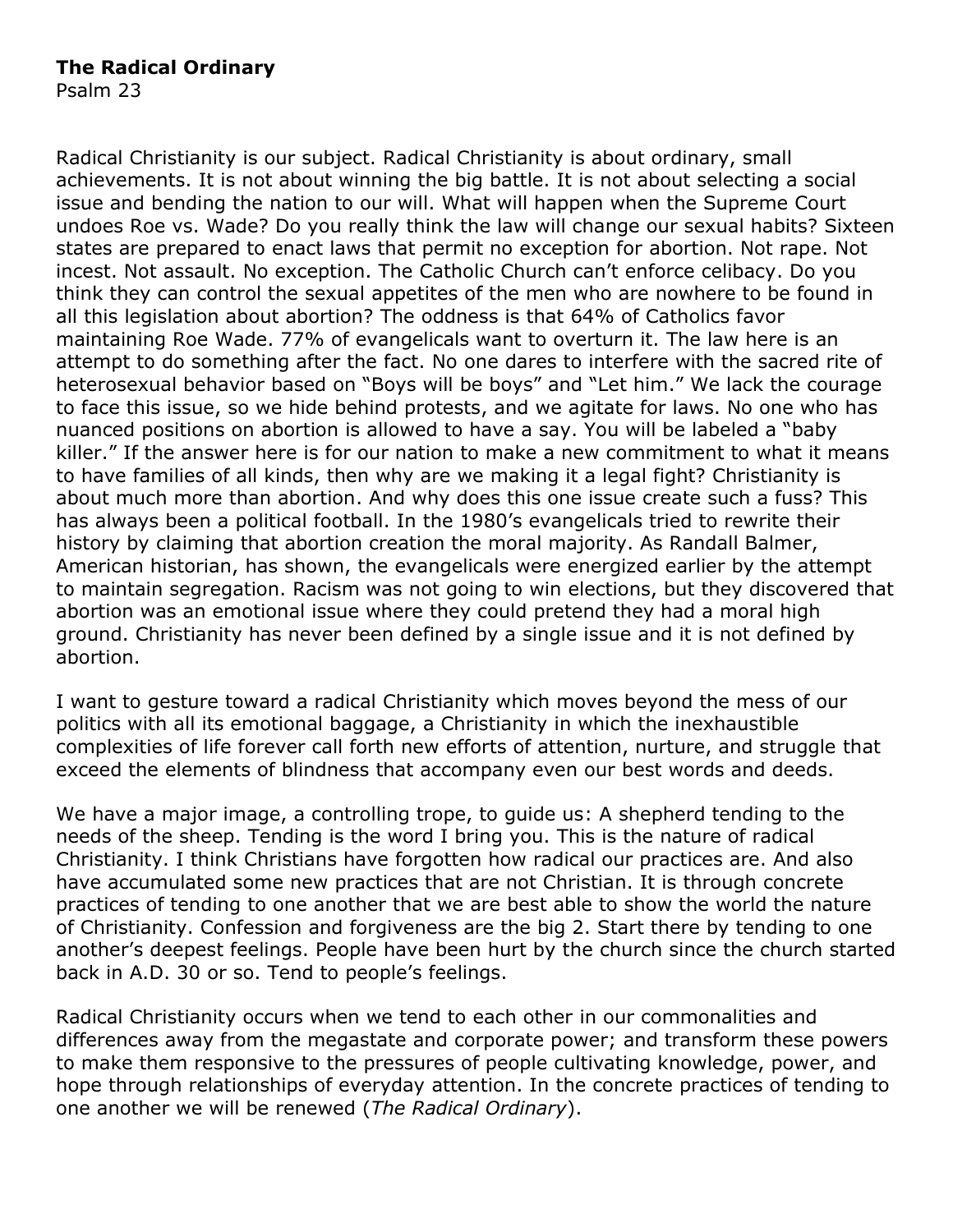Our nation is currently dominated by two minorities – the left wing and the right wing. This is not a hopeful place for our conversations to be held hostage. What is this business of thinking that the only radicals in our country are the "wings"? I am confused by all this emphasis on wings. One of the joys of growing up in the rural South has to be the food. As James Autrey put it, "Seasons came with food not the other way around" (*Nights Under a Tin Roof*, 13), Our seasons were identified by the foods that we raised. Planting potatoes, butterbeans, tomatoes, squash, cucumbers, watermelons, corn, purple-hull peas – rites of passage from spring to summer to fall. And there's the meat. That's where fried chicken takes over the kitchen. The chicken was so revered in the South that we called it the "gospel bird."

I reminisce about fried chicken for one serious reason. Fried chicken, at least until someone invented nuggets and assorted pieces, came as breast, thigh, leg, and wing. The most valued piece at our table was the breast. Lucky was the person who managed to get two chicken breasts at dinner. The poor wings were the last pieces to leave the platter.

Now that politics has become a junk food mall, the chicken has been reduced to one more fast-food item: Chick Fil A, Kentucky Fried Chicken, Popeye's, Raising Cane, and so many others. Joshua Gunn says that "one could argue in a peculiar, perverse sense, that our junk food habit is homologous to our piquant political diet these days" (*Political Perversion*, 2). The allure of junk food matches the allure of our politics – simple, cheap, fast, superficial, but somewhat tasty. Junk food addicts care nothing for nutritional value and good taste. Political junk food addicts care nothing for rational deliberation and good manners.

In our current political malaise, the wings are the stars of the show. Politics has become one giant "Buffalo Wings." The left wing and the right wing are the media darlings. The more outrageous you are, the more coverage you get. Democrats are now identified with AOC and Republicans with MTG – two women, one from the left wing and one from the right wing – flapping on the air. The wings come at us in waves of tweets, quips, slogans, and conspiracy theories.

A famous African American preacher once prayed: "God is not for the right wing or the left wing. God loves the whole bird." We are not tending to the entire body, because we are obsessed with the wings. We need the wings because a one-winged bird can't fly.

Psalm 23 paints a picture of God the good shepherd tending to the sheep. This is what it means to be a radical Christian.

**There is a primary result of having God as shepherd: I shall not want. This is the nature of radical Christianity – a community that eliminates want. This** is a stunning claim because wanting is what we do, what we have been trained to do. There's one word that makes it hard for us to say, "I shall not want": STUFF. The meaning of life is having a place to put our stuff. Our house is nothing but a place to put our stuff, a place to keep our stuff with a roof over it and central air and heat. George Carlin, "That's what your house is, a place to keep your stuff while you go out and get...more stuff!" And now, it is a requirement that you have a storage unit for your extra stuff that you pay other people to guard. When we wake up and see an empty